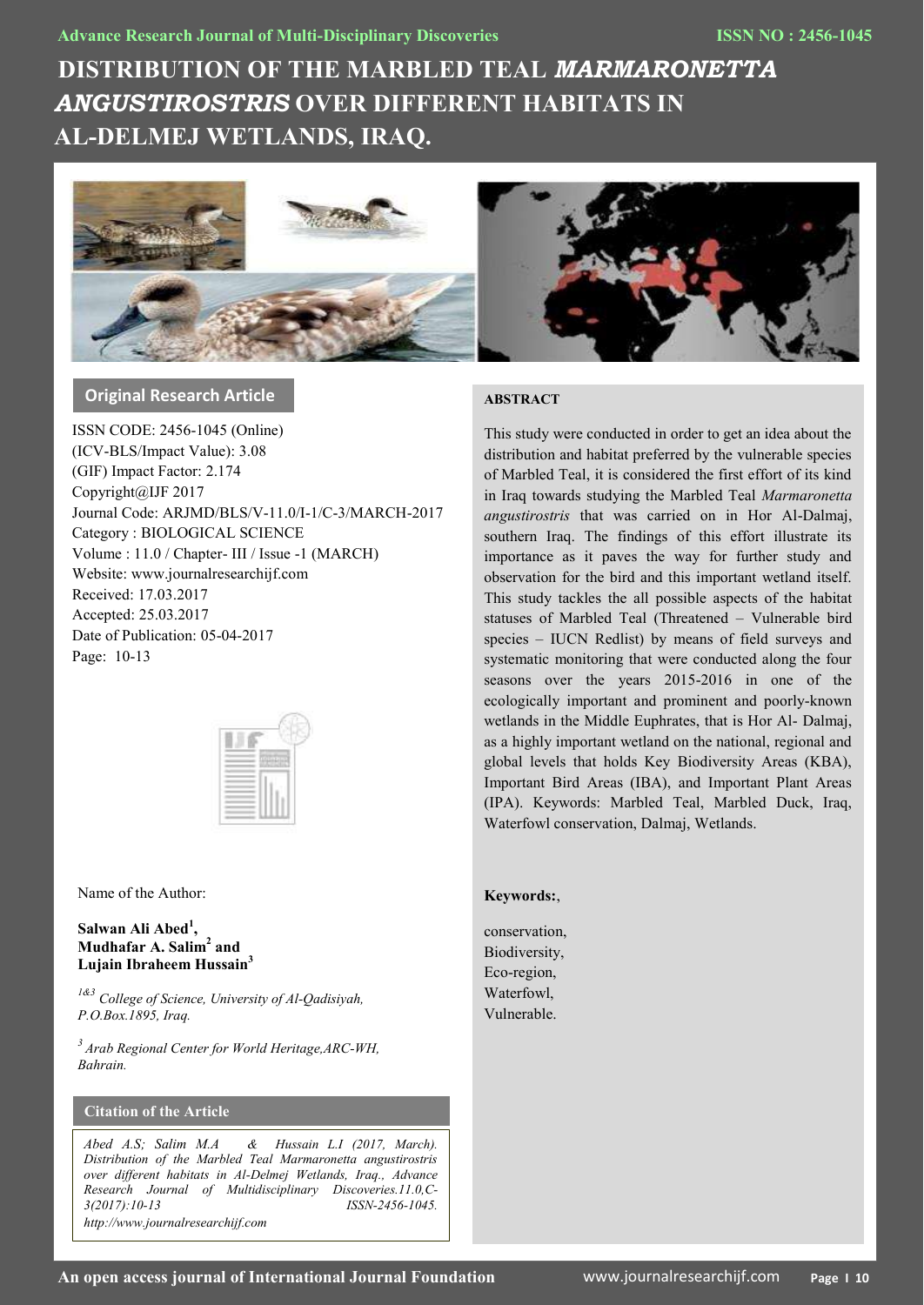#### **I. INTRODUCTION**

The location of Iraq as well as the morphology and diversity in habitat made it one of the countries that are rich in biodiversity (Allouse, 1953). Iraq has considerable area of nine different Eco-region of which some are threatened habitat (WWF, 2006). The different habitats have created colorful panorama of diversity for flora and fauna species that include endemic and threatened species (Salim, 2004). Iraq is well known with it wetland of different types, as there are considerable number of lakes and marshland that harbor good biological diversity being providing the shelter and food for different creatures (IMOE & Nature Iraq, 2014).

Marbled Teal was discovered by ( Menetris, 1832) and was referd to the genus Anas, but recent this genus divide to angustirostris put with genus Marmaronetta. The Marbled Teal *Marmaronitta angustirostris* is a globally threatened species (Vulnerable) that undergoing a rapid population decline (Green 1993, 1996; Collar *et. al*.,1994). In Iraq, the species is a resident breeder and wintering in different wetlands in Iraq over the two lower thirds of the country (Salim, 2012). Hor Al-Dalmaj contains suitable habitat for this bird species on the national and regional (Middle East) levels. The results of the current study approved that this wetland provides Marbled Teal good feeding ground and breeding shelter as well; nevertheless, the bird faces different threats. The area demonstrates good factors for the species in case it get managed in the proper way.

Al-Dalmaj wetlands are vast wetlands at the Middle Euphrates area. The northern part of Dalmaj is located around 120 km southeast to Baghdad City, 40 km northwest of kut city, and 40 north east to Diwaniya city (Direct distances). It consists of relatively deep-water lake with vast marshland habitat of dense and scattered reed beds (Salim, 2010). The wetlands of Dalmaj include considerable diversity in the fauna species including the richness in the Waterfowl species during winter as well as the existence of many threatened and endemic bird species that made it eligible to be considered as a Key Biodiversity area (KBA) and Important Bird Area (IBA) (IMoE & Nature Iraq, 2014).

#### **II. METHODOLOGY:**

Five field observation sites have been chosen (Table.1, Map.1) based on specific criteria of which mostly that they represent different wetlands habitat landscapes in order to have as through idea as possible about the status of the bird in Hor Al-Dalmaj and the identification of the environmental parameters favored by the bird, like water quality and vegetation cover, etc. field observation were including "areacount methodology" in each of these selected sites, and it includes using canon  $500D(100-44mm)$  and  $12X45mm$ binoculars and, wherever required, 40X field-telescope. 4x4 field truck was used in order to secure better observation over the five sites. A Garmin GPS was used in locating the sites, and also a 1:100,000 scale maps were used.

| Table.1: Coordinates of the study area |  |  |
|----------------------------------------|--|--|
|                                        |  |  |

| No.            | <b>Site Code</b> | <b>Coordinates</b>   |                       |  |
|----------------|------------------|----------------------|-----------------------|--|
|                |                  | N                    | E                     |  |
|                | DL1              | $32^{\circ}$ 20' 44" | 45° 12' 58"           |  |
| $\overline{2}$ | DL <sub>2</sub>  | $32^{\circ}$ 13' 42" | 45° 22′ 30″           |  |
| 3              | DL3              | $32^{\circ}$ 11' 30" | $45^{\circ}$ 38' 11"  |  |
| 4              | DL4              | $32^{\circ}$ 06' 11" | $45^{\circ}$ 31' 14"  |  |
|                | DL5              | $32^{\circ}$ 09' 11" | $45^{\circ} 29' 20''$ |  |

**INTERNATIONAL JOURNAL FOUNDATION**FOUNDATION **JOURNAL** NTERNATIONAL

**Map.1: Location of the Study Area.**



#### **III. RESULTS AND DISCUSSION**

Dalmaj is rich in biodiversity, being a wintering ground for numerous waterfowl and a main breeding area for Marbled Teal, Ferruginous Duck, and Red-crested Pochard *,*  which are three of the four known breeding ducks in Iraq.

Based on the field observation over the period of the survey that covered twelve months, generally seems that DL-1 area provide good habitat for the occurrence and distribution of the Marbled Teal in Dalmaj wetlands. The bird was found over all the survey time, it was not absent in any of these twelve months. It also observed that there is noticeable variation in the population of Marbled Teal over the twelve months.

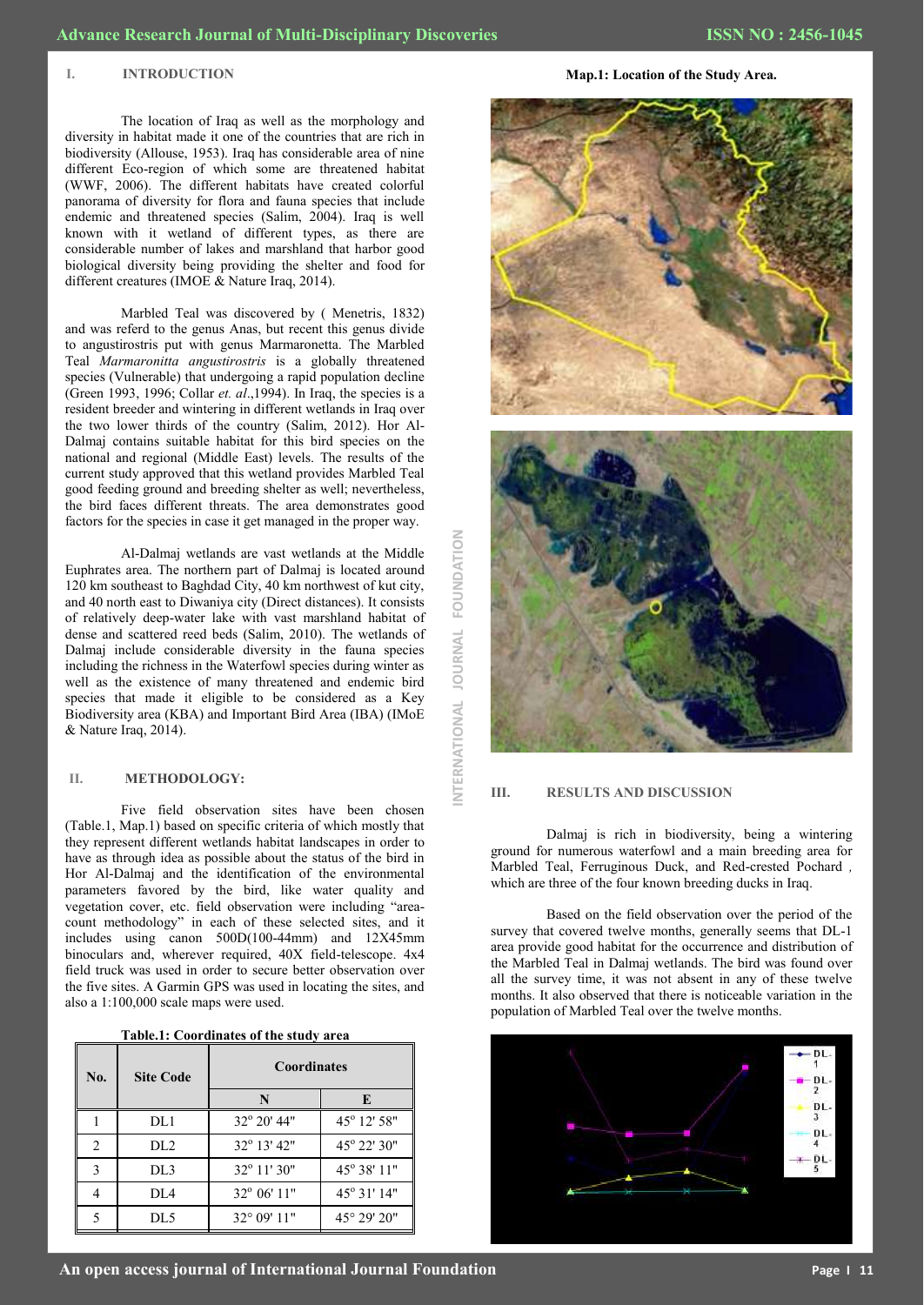The figure above and the table below summarize the results of the surveys, and shows that there are considerable differences among the different sampling sites over Dalmaj wetlands. It gives thorough idea about the distribution of the Marbled Teal over the different habitats and within the various-heights of reedbeds and the open-water theatres that are used frequently by the Marbled Teal over the different seasons. Marbled Teal in Dalmaj is doing very well in terms of their life circle in breeding, movements, and wintering unless it being disturbed and this disturbance affects their natural life cycle in the area. Definitely, the percentage shown in the figure above does not represent the actual population in this area because the sampling sites were only five with a total surveying /observations are that does not exceeds five percentage of the entire area of Dalmaj waterbody; so, there definitely very much numbers higher than the counts.

Generally, migrant birds arrive in early October and leave in mid-March. Therefore, there is an increase in the population with the arrival of the wintering duck community and declines in the breeding season. Apart of our direct observations, frequent reporting from different hunters and locals (Who are able to identify the birds) reported that *"Very large number of Marbled Teal and were seen in different places in Dalmaj of which the highest number might be as high as twenty thousand individuals''* (Per. Comm-Local & hunter, 2013). The number claimed might be true because of the congregator behavior of Marbled Teal when mixing with other duck species. It seems that the congregation phenomena of various duck species, including Marbled Teal, is common in the Iraqi Wetlands, as Salim (2010) has found these birds congregating in such large number in different wetland over Iraq.

The most significant variation can be found in site DL-5 that lies at the middle of the Southern part of Dalmaj, where the majority of the Marbled Teal populations were found in winter (85 individuals). This site consists of relatively open water area especially to the south of the new canal, with some reedbeds and some areas of sedge plants, and this agreed with Green in 1998b when he is recorded some kinds of ducks in the open water with reedbeds.

The second site that held considerable numbers of the Marbled Teal was the DL-1 that lies at the northern part of Dalmaj. It consists of relatively similar habitats to the previous site (DL-5), but lacks to the large open area of the water, and the open water areas are not larger than few hectares in comparison with DL-1. The reedbeds in this area is comparatively higher than that in DL-1. It seems that large numbers of the Marbled Teal use this area during winter where the researched has recorded more than 70 individuals in this site. The lowest number of Marbled Teal in this area was recorded during spring. Green (1997), recorded the lowest population of Marbled Teal during spring. DL-2 seems to be the best wintering area for Marbled Teal in Dalmaj during the surveys time. More than 75 individuals were found during winter in DL-2 and this number represents the second highest number that we've recorded ever in Dalmaj. It seems that the habitat of this site, that consists of dense reedbeds close to some open water areas with submerged plants, is preferable habitat for the Marbled Teal in winter, but might not be very good area for breeding as we've observed only 36 individuals in summer during our surveys.

It seems that the sites DL-3 and DL-4 do not provide very good habitats for the Marbled Teal either for the wintering birds or during the breeding season. Few birds (a bit over ten) were the highest number of the populations that were found in these two sites during the study time. This might be due to being these sites frequented by the fishermen or for their being close to the road and the embankment of the Lake (Table.2). This is agreed with Green (1996) when he reviewed the disturbance of the human activities will act on the presence of Marbled Teal.

| Location                           |                   |                   |                   |                   |                  |  |
|------------------------------------|-------------------|-------------------|-------------------|-------------------|------------------|--|
|                                    | Winter            | <b>Spring</b>     | <b>Summer</b>     | Autumn            | <b>LSD</b> Value |  |
| $DL-1$                             | $20.67 \pm 6.22$  | $7.67 \pm 1.20$   | $11.67 \pm 6.17$  | $72.33 \pm 35.51$ | $59.67*$         |  |
| $DL-2$                             | $40.67 \pm 2.40$  | $35.67 \pm 14.67$ | $36.33 \pm 10.98$ | $76.67 \pm 8.83$  | $32.275*$        |  |
| $DL-3$                             | $1.00 \pm 0.50$   | $9.33 \pm 6.35$   | $13.33 \pm 8.81$  | $1.67 \pm 0.82$   | $8.912*$         |  |
| DL-4                               | $0.333 \pm 0.15$  | $0.667 \pm 0.332$ | $1.00 \pm 0.50$   | $1.33 \pm 0.67$   | 2.977 NS         |  |
| $DL-5$                             | $85.33 \pm 17.48$ | $19.33 \pm 4.05$  | $26.67 \pm 16.04$ | $20.67 \pm 9.33$  | $42.105*$        |  |
| LSD Value                          | $26.418*$         | $22.097*$         | $31.356*$         | $53.275*$         |                  |  |
| $*(P<0.05)$ , NS: Non-significant. |                   |                   |                   |                   |                  |  |

#### **Table. 2: Seasonal variation in the counts of Marbled Teal**

### **IV. CONSERVATION OF MARBLED TEAL IN AL-DALMAJ WETLAND**

In spite of the ecological importance of Hor Al-Dalmaj, it is under different kinds of pressures and threats like the unstable of the hydrological scheme, agricultural expansion and intensification, pollution, disturbance, and over-hunting (clap-nets, shotguns). These threats are interchanging in their impacts as they affect Marbled Teal and its life in Hor Al-Dalmaj, so the wetland and species both suffer the impacts of these pressures. The area is characterized by many features that make it unique from the ecological and recreational perspectives. Hence, it is recommended to establish a management plan that covers the hydrological, ecological and developmental preservation for Hor Al-Dalmaj and the diversity of flora and fauna it nourishes. This can go side by side with certain activities on the part of the authorities like the enforcement of the Iraq environmental legislations and the application of the international and regional convention, especially those related to the establishment and sustaining of protected areas.